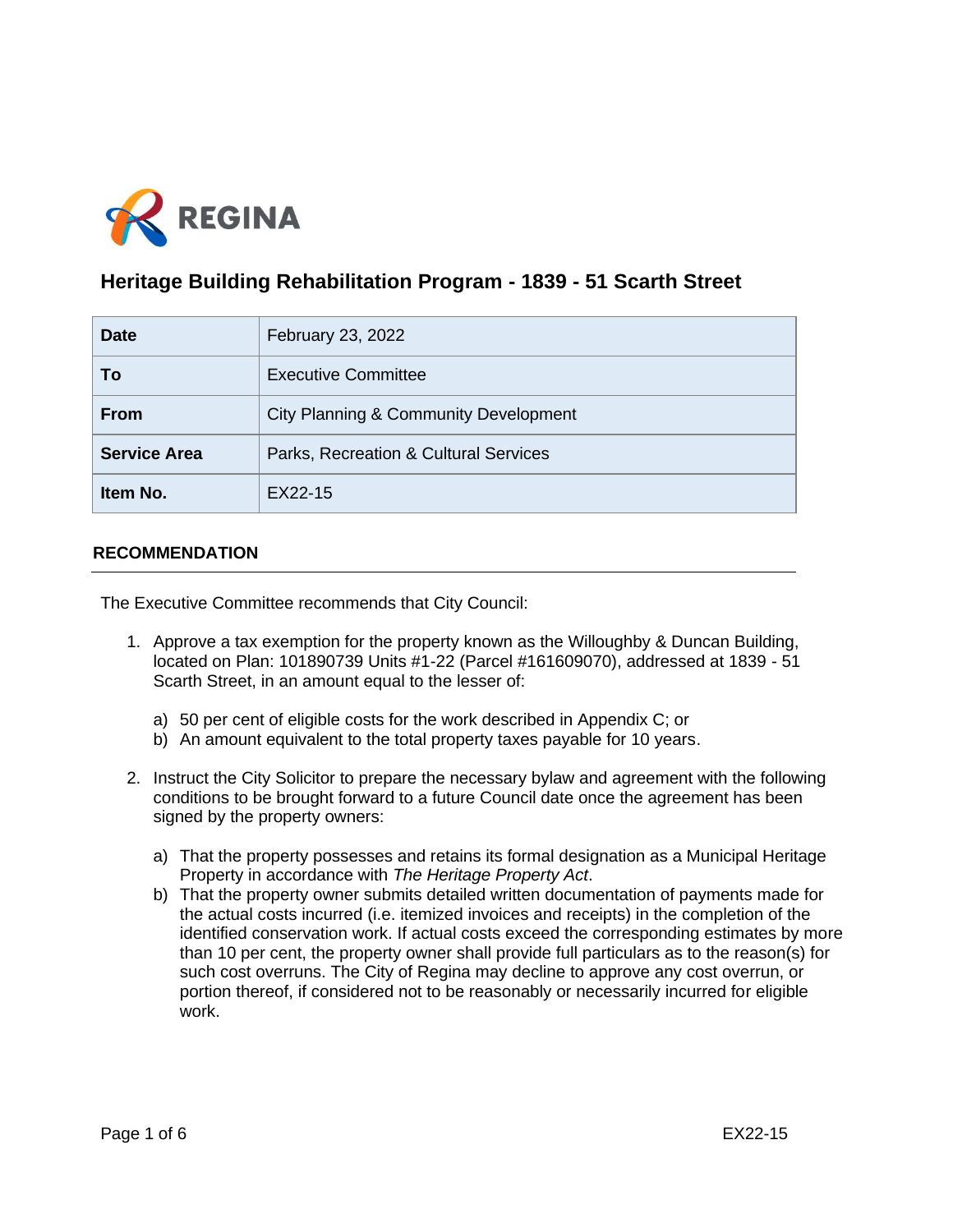- c) That work completed and invoices submitted by September 30 each year would be eligible for tax exemption starting the following year of up to 50 per cent of the cost of approved work.
- d) That the Executive Director of City Planning & Community Development or designate be authorized under the tax exemption agreement to make all determinations regarding reimbursements of the cost incurred for work done to the property based on the City of Regina's Heritage Building Rehabilitation Program and the Conservation Plan for the property (Appendix D to this report).
- 3. Authorize the City Clerk to execute the agreement on behalf of the City after the bylaw authorizing the agreements has been passed.
- 4. Authorize the Executive Director of City Planning & Community Development or designate to apply to the Government of Saskatchewan on behalf of the property owner for any exemption of the education portion of the property taxes that is \$25,000 or greater in any year during the term of the exemption.
- 5. Approve these recommendations at its meeting on March 2, 2022.

#### **ISSUE**

The applicant, Nicor Developments Inc., on behalf of the unit owners and the Willoughby Condominium Corporation, has requested a property tax exemption under the Heritage Building Rehabilitation Program to assist in recovering costs associated with conserving the building.

The proposed conservation work will ensure the continued existence of a designated Municipal Heritage Property.

Administration has determined that the conservation work proposed is eligible for assistance under the Heritage Building Rehabilitation Program. A property tax agreement between the City of Regina (City) and the property owner will secure the City's interests in ensuring the building is properly conserved and maintained.

# **IMPACTS**

#### **Financial Impacts**

Section 262(4) of *The Cities Act* limits the term of a tax exemption agreement to not more than five years. However, Section 28(a) of *The Heritage Property Act* enables City Council to provide tax relief to any person, organization, agency, association or institution with respect to heritage property notwithstanding any provisions of *The Cities Act*. The Heritage Incentive Policy approved by City Council in August 2014 established a tax exemption for a maximum of 10 years.

Financial assistance can be provided through a tax exemption equivalent to the lesser of: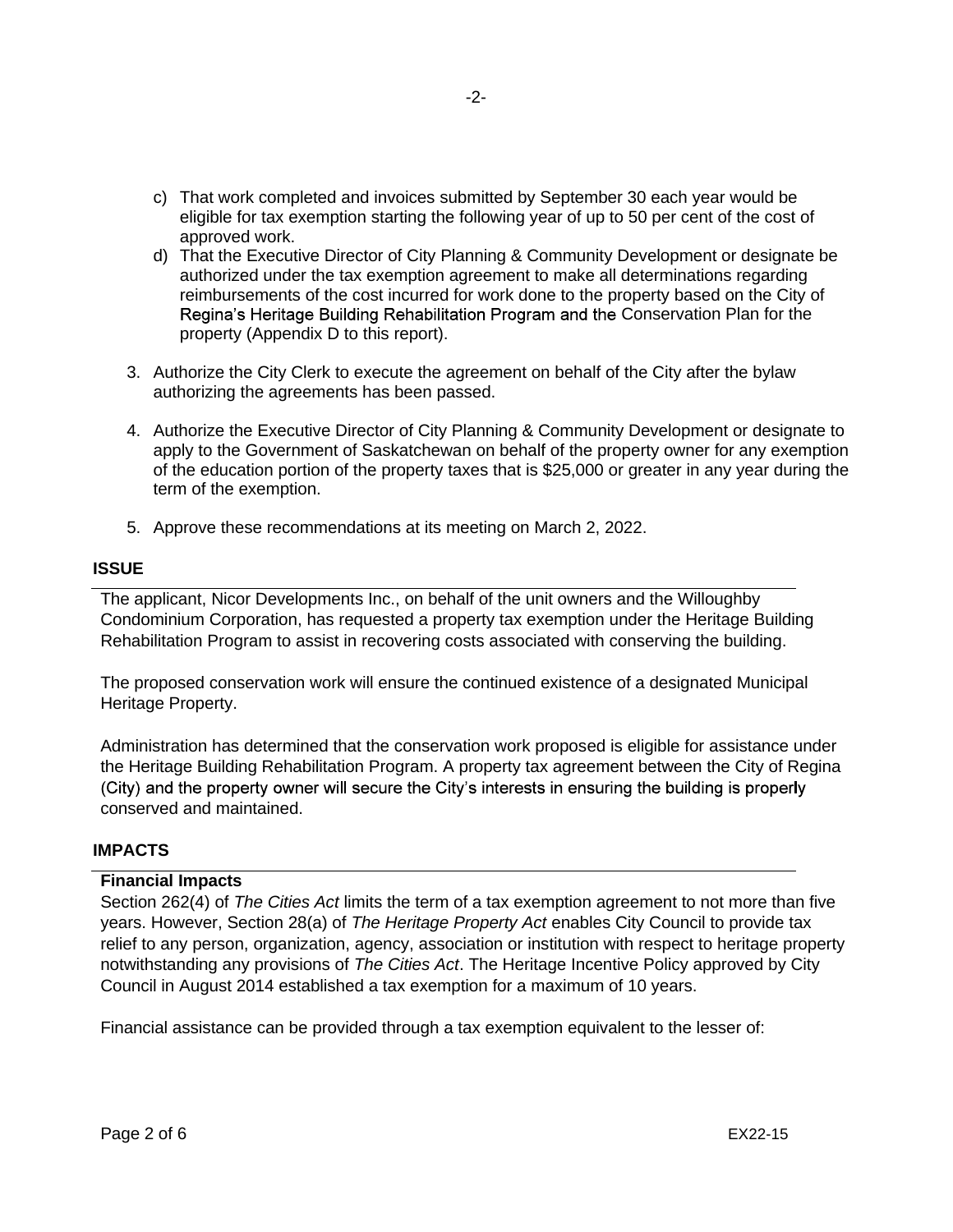- Fifty per cent of eligible work costs which is \$27,120.63 (\$54,241.26 Eligible Costs x 50 per cent); or
- The total property taxes that would otherwise be payable in the 10 years immediately following the approval of the tax exemption by City Council, which is estimated at \$641,378.33 inflated by three per cent a year over the next 10 years. This amount is based on 2021's property taxes of \$54,318.21 (Municipal portion: \$33,404.27; Education portion: \$17,906.37; Library portion: \$3,007.57)

Given the analysis above, the recommended financial assistance is 50 per cent of eligible work costs, which is \$27,120.63.

# **Environmental Impacts**

City Council set a community goal for the city of Regina of achieving net zero emissions and sourcing of net zero renewable energy by 2050. In support of this goal, City Council asked Administration to provide energy and greenhouse gas implications of recommendations so that Council can evaluate the climate impacts of its decisions.

Restoring and preserving heritage buildings can prevent greenhouse gas (GHG) emissions resulting from demolition of the existing structure and construction of a new building. For example, the retention of an existing building prevents the generation of construction waste and demolition waste that would have been disposed at the landfill. Some of the materials disposed at the landfill would also generate GHG gas emissions.

#### **Policy Impacts**

Conservation of the Willoughby & Duncan Building meets the following policies outlined in Part A of *Design Regina: The Official Community Plan Bylaw No. 2013-48* (OCP):

# Section D5: Land Use and Built Environment

**Goal 6 - Built Form and Urban Design:** Build a beautiful Regina through quality design of its neighbourhoods, public spaces and buildings.

7.38 Consider impacts of alterations, development, and/or public realm improvements on or adjacent to an historic place to ensure its heritage value is conserved.

#### Section D8: Culture

**Goal 1 – Support Cultural Development and Cultural Heritage: Enhance quality of life and** strengthen community identity and cohesion through supporting cultural development and cultural heritage.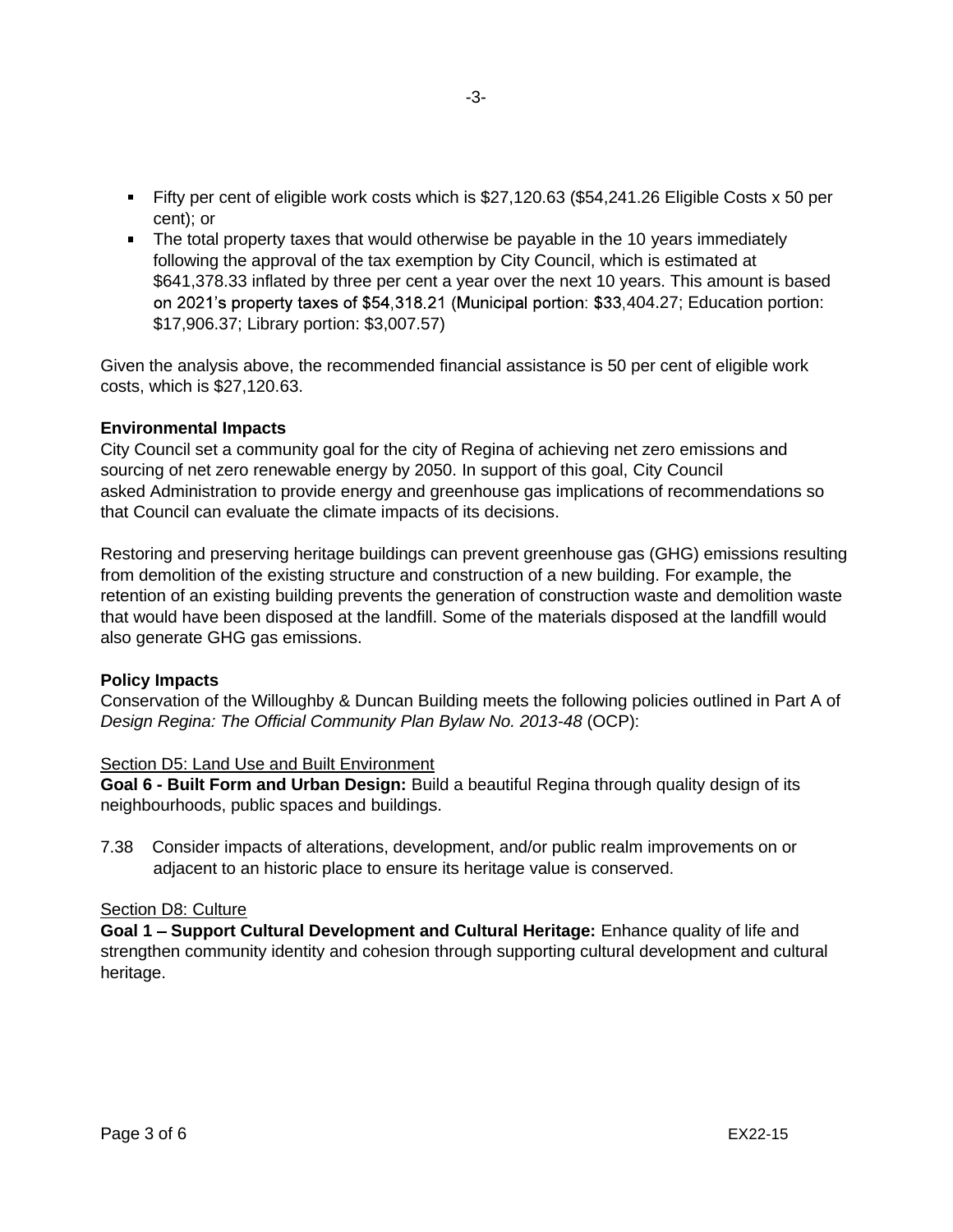- 10.1 Build partnerships and work collaboratively with community groups, other levels of government, and the private and voluntary sectors to encourage cultural development opportunities and conserve historic places.
- 10.4 Protect, conserve and maintain historic places in accordance with the *Standards and Guidelines for the Conservation of Historic Places in Canada* and any other guidelines adopted by City Council.
- 10.5 Encourage owners to protect historic places through good stewardship and voluntarily designating their property for listing on the Heritage Property Register.
- 10.11 Leverage and expand funding, financial incentive programs and other means of support to advance cultural development, cultural resources and conservation of historic places.

The proposal is also consistent with the vision and objectives of *Regina's Cultural Plan* respecting:

# Goal 7.3 – Commemorate and Celebrate the City's Cultural Heritage

Objectives:

- **Demonstrate Leadership through the Management of the Heritage Conservation Program.**
- Conserve Cultural Heritage Resources.
- **Ensure New Development contributes to Sense of Place.**

There is no accessibility, risk/legal, or other impacts.

# **OTHER OPTIONS**

If Council determines that the property does not require the funding for conservation, Council may reject the application and provide reasons for the decision.

# **COMMUNICATIONS**

The property owners and Heritage Regina have received a copy of this report for information.

#### **DISCUSSION**

City Council approved Bylaw No. 10081 (Appendix E), designating 1839 - 51 Scarth Street as a Municipal Heritage Property, on March 8, 1999. The Willoughby and Duncan Building is located within the Victoria Park Heritage Conservation District and was first designated as part of the District. At the owners' request, that designation was removed, and Municipal Heritage Property status was granted so that the property could be eligible for incentives.

Municipal Heritage Property status also means the property's character defining elements are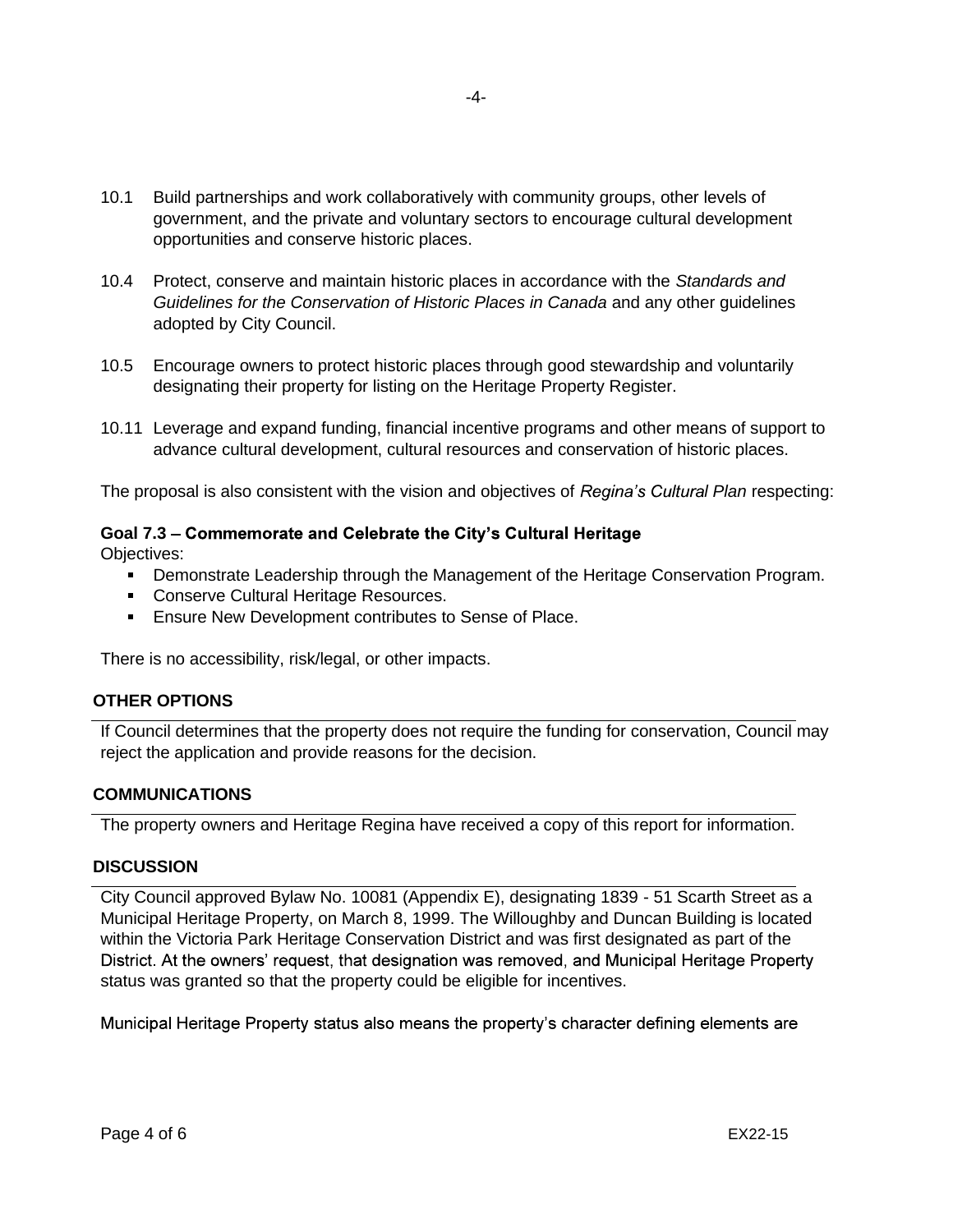specifically identified in its own bylaw.

The building was designed by F. Chapman Clemesha in 1909. Originally designed in the Chateau style with decorative end pavilions, the facade was "modernized" in the post Second World War era. Benefiting from a comprehensive façade enhancement program undertaken between 1994 and 1996, the building makes a significant contribution to the heritage character of the Frederick W. Hill Mall.

The heritage value of the property also lies in the building's association with Charles H. Willoughby, William H. Duncan, and Dr. Frances G. McGill. The building was constructed for Messrs. Willoughby & Duncan, successful businessmen and the founder of the Beaver Lumber Company. The pair maintained an office for their contracting firm on the property until 1922. Dr. Frances G. McGill resided on the second floor of the building in apartment 206 from 1918 – 1930. She was a noted pathologist and bacteriologist, director of the provincial laboratory for 20 years, and the first woman to be recognized as a member of the Royal Canadian Mounted Police.

# Conservation Work and Eligible Costs

The owner plans to undergo specific conservation work on the building as detailed in the Conservation Plan attached as Appendix D. Under the Standard and Guidelines, the work proposed for the Willoughby & Duncan Building includes aspects of rehabilitation and preservation. The proposed work includes following:

- **Exterior Trim Preparation**
- **Installation of blue skin seal on bricks**
- **Preparation of Engineering report and documentation**

Administration has determined that all the above proposed work is eligible for assistance under the Policy as this work is required to conserve the character-defining elements of the building's exterior.

The Willoughby & Duncan Building was previously approved for tax exemptions from 1999 to 2006, and 2009 to 2013. Approval of an additional tax exemption ensures continued conservation of an important heritage building in the downtown. This incentive leverages the investment of the building owner and may also result in increased property taxes over time.

#### **DECISION HISTORY**

On August 25, 2014, City Council adopted the Heritage Building Rehabilitation Program, attached as Appendix F of this report (CR 14-100). The Heritage Incentive Policy approved through this program allows the City to provide a tax exemption for eligible conservation work performed for the maintenance of a Municipal Heritage Designated Property. The conservation work must be performed in accordance with *the Standards and Guidelines for the Conservation of Historic Places*